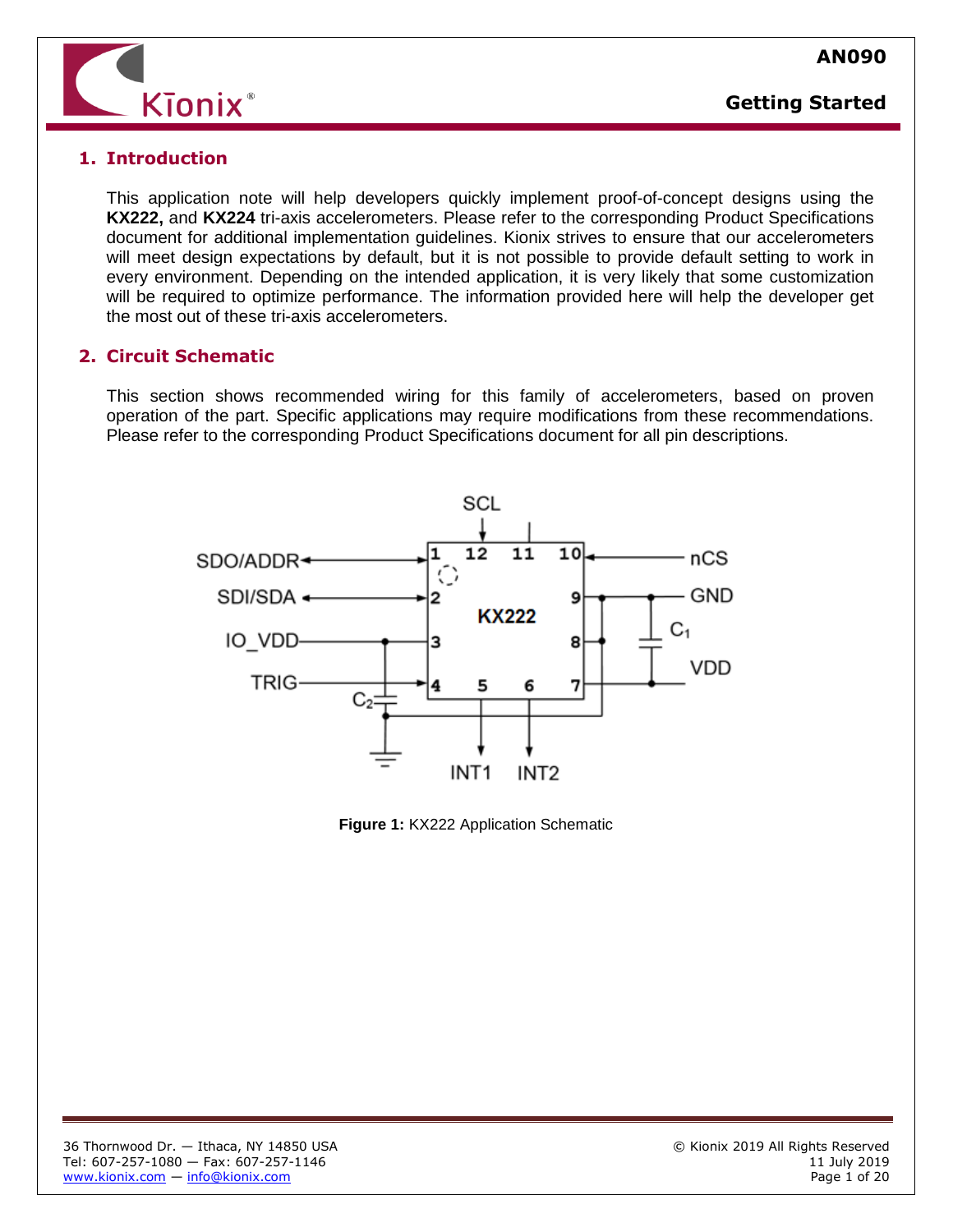

**Figure 2:** KX224 Application Schematic

## **3. Quick Start Implementations**

Here we present several basic ways to initialize the part. These can vary based on desired operation, but generally the initial operations a developer wants to do are: 1) read back acceleration data asynchronously, 2) read back acceleration data when next data is ready via interrupt (synchronous data reading), 3) use of the sample buffer, 4) use the Wake-Up function, 5) activate the tilt position function, 6) activate the tap/double-tap function, and 7) activate the free-fall function. These cursory solutions are provided as a means for configuring the part to a known operational state. Note that these conditions just provide a starting point, and the values may vary as developers refine their application requirements.

### **4. Asynchronous Read Back Acceleration Data (Setting G-Range and ODR)**

Write 0x40 to Control Register 1 (CNTL1) to set the accelerometer in stand-by mode, to set the performance mode to High Resolution (full power) and G-range to  $\pm 8g$ .

| <b>Register Name</b> | <b>Address</b> | Value |
|----------------------|----------------|-------|
| CNTL <sub>1</sub>    | 0x18           | 0x40  |

Write 0x02 to Data Control Register (ODCNTL) to set the Output Data Rate (ODR) of the accelerometer to 50 Hz. (Note: This is also the default value.)

| <b>Register Name</b> | <b>Address</b> | <b>Value</b> |
|----------------------|----------------|--------------|
| ODCNTL               | 0x1B           | 0x02         |

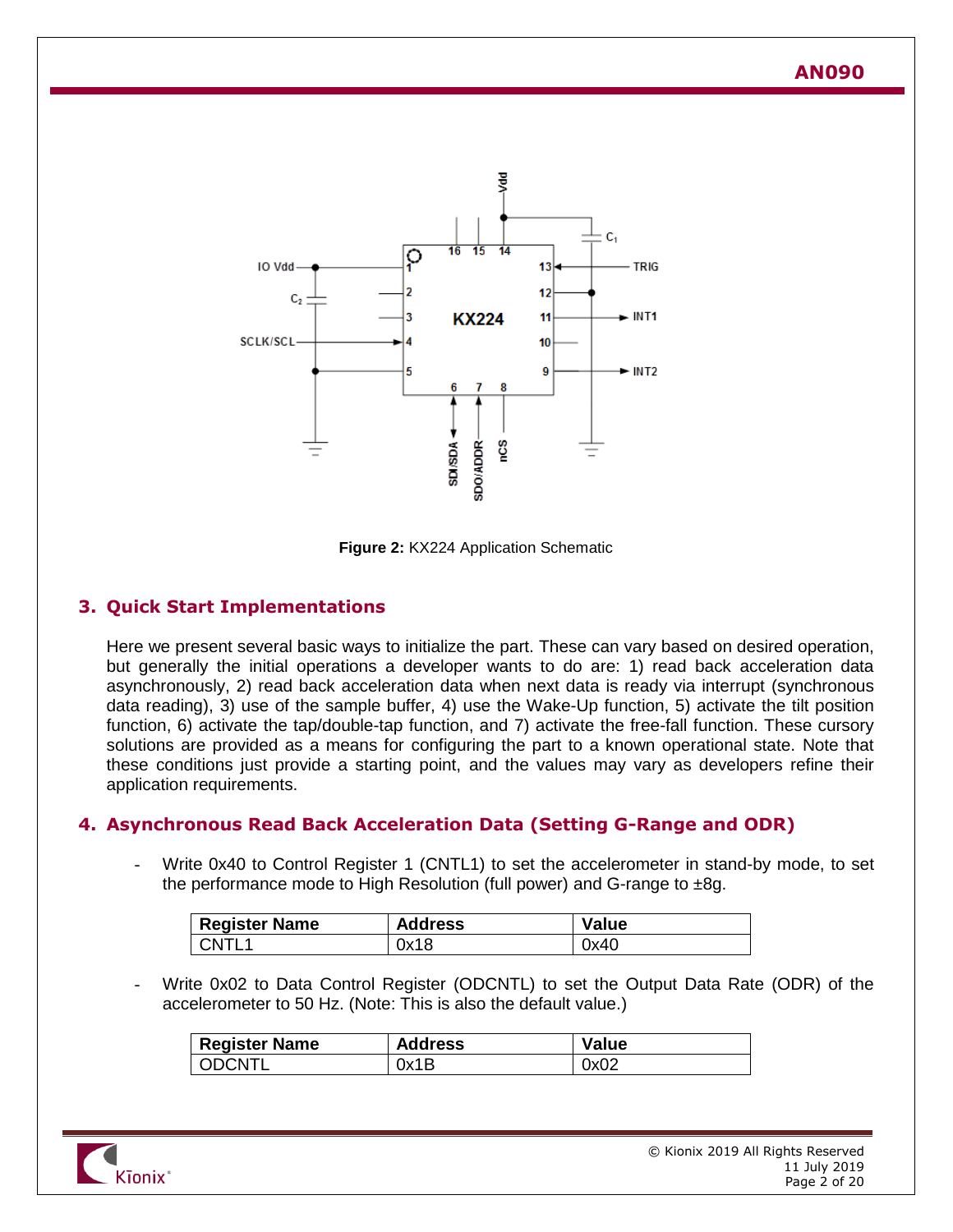Write 0xC0 to Control Register 1 (CNTL1) to set the accelerometer into operating mode (PC1  $= 1$ 

| <b>Register Name</b> | <b>Address</b> | <b>Value</b> |
|----------------------|----------------|--------------|
| $CMTI$ 1             | 0x18           | 0xC0         |

Acceleration data can now be read from the XOUT\_L, XOUT\_H, YOUT\_L, YOUT\_H, ZOUT\_L, and ZOUT\_H registers in 2's complement format.

#### **5. Synchronous Hardware Interrupt Read Back Acceleration Data (Setting G-Range and ODR)**

Write 0x60 to Control Register 1 (CNTL1) to set the accelerometer in stand-by mode, to set the performance mode to High Resolution (full power), G-range to ±8g and enable the availability of new data as an interrupt.

| <b>Register Name</b> | <b>Address</b> | <b>Value</b> |
|----------------------|----------------|--------------|
| CNTL <sub>1</sub>    | 0x18           | 0x60         |

Write 0x38 to Interrupt Control Register (INC1) to enable physical interrupt pin INT1, to set the polarity of the physical interrupt to active high and to transmit interrupt pulse with a period of 0.03 to 0.05 msec.

| <b>Register Name</b> | <b>Address</b> | <b>Value</b> |
|----------------------|----------------|--------------|
| INC <sub>1</sub>     | 0x1C           | 0x38         |

Write 0x10 to Interrupt Control Register 4 (INC4) to set the Data Ready interrupt to be reported on physical interrupt pin INT1.

| <b>Register Name</b> | <b>Address</b> | <b>Value</b> |
|----------------------|----------------|--------------|
| INC <sub>4</sub>     | 0x1F           | 0x10         |

Write 0x02 to Output Data Rate (ODR) Control Register (ODCNTL) to set the ODR of the accelerometer to 50 Hz. (Note: This is also the default value.)

| <b>Register Name</b> | <b>Address</b> | <b>Value</b> |
|----------------------|----------------|--------------|
| LODCNTI              | 0x1B           | 0x02         |

Write 0xE0 to Control Register 1 (CNTL1) to set the accelerometer into operating mode (PC1  $= 1$ 

| <b>Register Name</b> | <b>Address</b> | <b>Value</b> |
|----------------------|----------------|--------------|
| CNTI <sub>1</sub>    | 0x18           | 0xE0         |

Acceleration data can now be read from the XOUT L, XOUT H, YOUT L, YOUT H, ZOUT\_L, and ZOUT\_H registers in 2's complement format. Also, the interrupt would be reflected in Bit4 (INT) of STATUS\_REG and Bit4 (DRDY) in INS2 register.

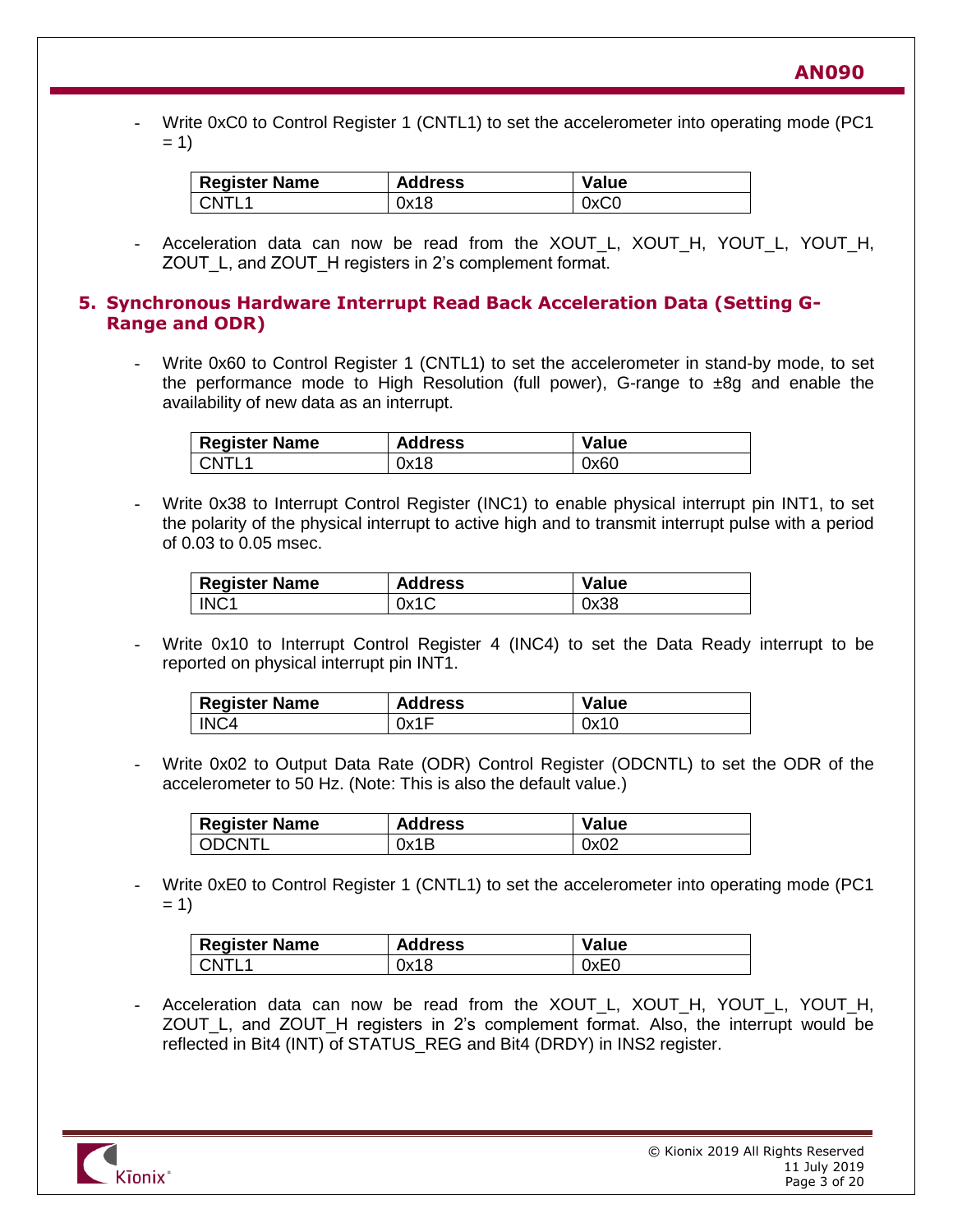## **6. Sample Buffer Operation**

## **6.1. Sample Buffer-Full Interrupt via Physical Hardware Interrupt**

Write 0x00 to Control Register 1 (CNTL1) to set the accelerometer in stand-by mode, to set the performance mode of the accelerometer to Low Power mode, and G-range to  $\pm 8g$ .

| <b>Register Name</b> | <b>Address</b> | <b>Value</b> |
|----------------------|----------------|--------------|
| l CNTL1              | 0x18           | 0x00         |

Write 0x38 to Interrupt Control Register (INC1) to enable physical interrupt pin INT1, to set the polarity of the physical interrupt to active high and to transmit interrupt pulse with a period of 0.03 to 0.05 msec.

| <b>Register Name</b> | <b>Address</b> | <b>Value</b> |
|----------------------|----------------|--------------|
| INC <sub>1</sub>     | 0x1C           | 0x38         |

Write 0x40 to Interrupt Control Register 4 (INC4) to set the Buffer Full interrupt to be reported on physical interrupt pin INT1.

| <b>Register Name</b> | <b>Address</b> | <b>Value</b> |
|----------------------|----------------|--------------|
| INC4                 | 0x1F           | 0x40         |

- Write 0x02 to Output Data Rate (ODR) Control Register (ODCNTL) to set the ODR of the accelerometer to 50 Hz. (Note: This is also the default value.)

| <b>Register Name</b> | <b>Address</b> | <b>Value</b> |
|----------------------|----------------|--------------|
| ODCNTL               | 0x1B           | 0x02         |

Write 0xA0 to Buffer Control Register 2 (BUF\_CNTL2) to activate the sample buffer, to set the resolution of the acceleration data samples collected to 8 bits, to enable report of the interrupt status in INS2, and set the operating mode of the sample buffer to FIFO.

| <b>Register Name</b> | <b>Address</b> | <b>Value</b> |
|----------------------|----------------|--------------|
| BUF CNTL2            | 0x3B           | 0xA0         |

Write 0x80 to Control Register 1 (CNTL1) to set the accelerometer into operating mode  $(PC1 = 1)$ 

| <b>Register Name</b> | <b>Address</b> | <b>Value</b> |
|----------------------|----------------|--------------|
| l CNTL1              | 0x18           | 0x80         |

- Once Buffer-Full Interrupt is issued on INT1 pin, acceleration data can then be read from the Buffer Read (BUF\_READ) register at address 0x3F in 2's complement format. Also, the interrupt would be reflected in Bit4 (INT) of STATUS\_REG register and Bit6 (BFI) of INS2 register. Since the resolution of the samples data was set to 8-bit, only the most significant 8 bits of each sample will be stored in the buffer, and recorded in the following order: X\_HIGH, Y\_HIGH, Z\_HIGH with the oldest data point read first as it is a FIFO buffer. The full buffer contains 2043 X, Y, Z elements, which corresponds to 681 unique acceleration data samples.

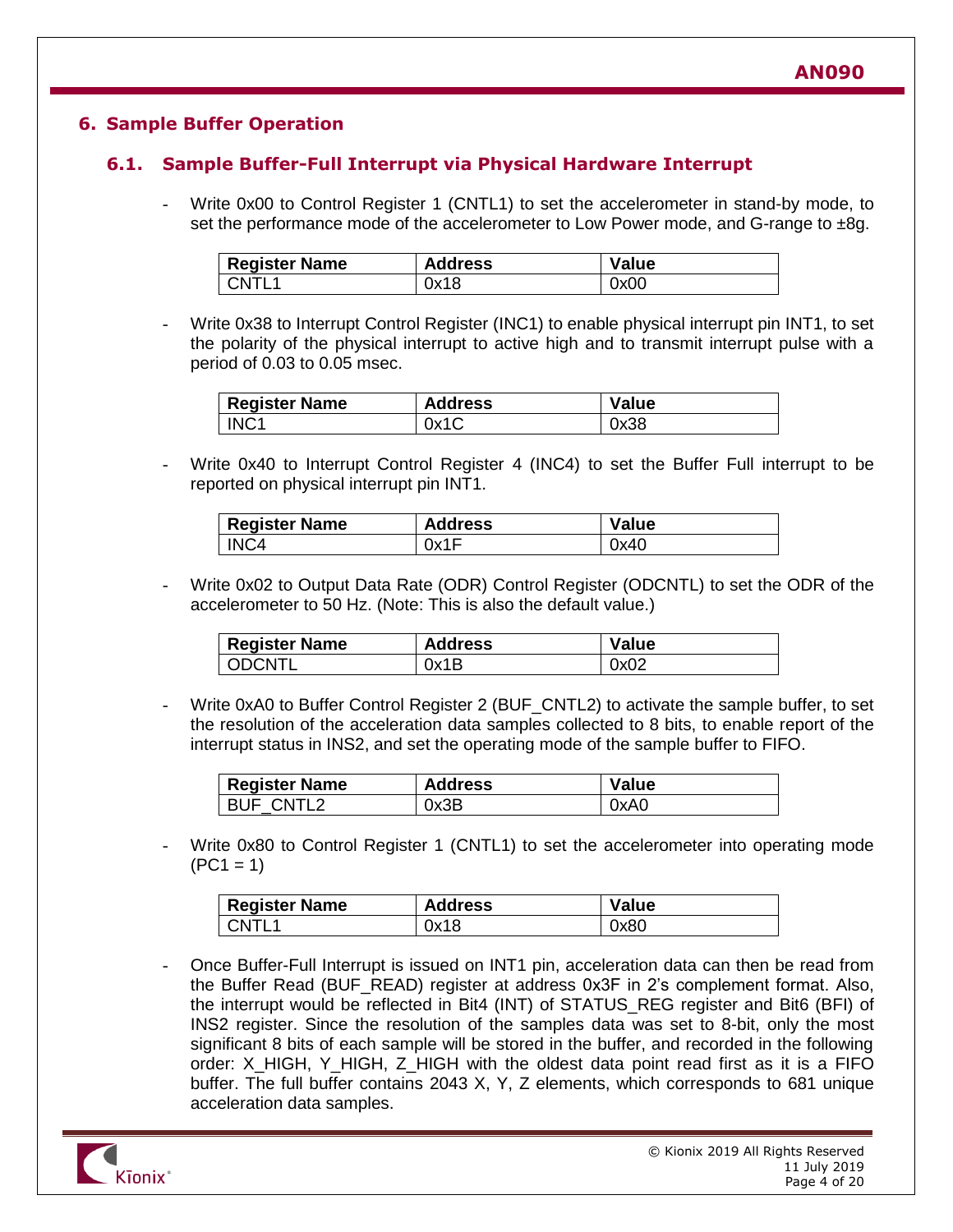# **6.2. Trigger Mode Buffer Operation**

- Ensure that the TRIG pin is can be controlled via hardware or software. The pin should be held low (inactive state) and be driven high to activate the internal trigger event.
- Write 0x00 to Control Register 1 (CNTL1) to set the accelerometer in stand-by mode, to set the performance mode of the accelerometer to Low Power mode, and G-range to  $\pm 8g$ .

| <b>Register Name</b> | <b>Address</b> | <b>Value</b> |
|----------------------|----------------|--------------|
| CNTI <sup>1</sup>    | 0x18           | 0x00         |

Write 0x38 to Interrupt Control Register (INC1) to enable physical interrupt pin INT1, to set the polarity of the physical interrupt to active high and to transmit interrupt pulse with a period of 0.03 to 0.05 msec.

| <b>Register Name</b> | <b>Address</b> | <b>Value</b> |
|----------------------|----------------|--------------|
| INC <sub>1</sub>     | 0x1C           | 0x38         |

Write 0x40 to Interrupt Control Register 4 (INC4) to set the Buffer Full interrupt to be reported on physical interrupt pin INT1.

| <b>Register Name</b> | <b>Address</b> | <b>Value</b> |
|----------------------|----------------|--------------|
| INC <sub>4</sub>     | 0x1F           | 0x40         |

Write 0x02 to Data Control Register (ODCNTL) to set the Output Data Rate (ODR) of the accelerometer to 50 Hz. (Note: This is also the default value).

| <b>Register Name</b> | <b>Address</b> | <b>Value</b> |
|----------------------|----------------|--------------|
| ODCNTL               | 0x1B           | 0x02         |

Choose desired number of samples to collect before and after a trigger event. To begin, we need to know the capacity of the buffer. The buffer has the capability of storing 2048 bytes of data. Design constraints limit the number of samples in the buffer to *rounddown(2048/dataset\_in\_bytes)-1*. Consider 16-bit data being stored into the buffer and a complete *dataset\_in\_bytes=6* (*3 axes \* 2 bytes/axis*). The resulting number of samples that can be stored in the buffer is *rounddown(2048/6)-1=340*. For this example, we will save time by only collecting a single sample after a trigger event. This means we need to set a threshold of 339 samples (340-339=1 sample of data after a trigger event). The sample threshold is stored in register space across 2 different registers BUF\_CNTL1 (lower 8 bits) and BUF\_CNTL2 (bits 9 and 10). The following is an illustration of what values need to be written to the buffer threshold low and high bytes:

```
int smp_th = 339;
char smp th l = (smp th & 0xFF); // 0x53
char smp th h = ((smp th >> 8) & 0xFF); // 0x01
```
Write 0x53 to Buffer Control Register 1 (BUF CNTL1) as this is the value for BUF\_TH[7:0].

| <b>Register Name</b> | <b>Address</b> | Value |
|----------------------|----------------|-------|
| <b>BUF CNTL1</b>     | 0x3A           | 0x53  |

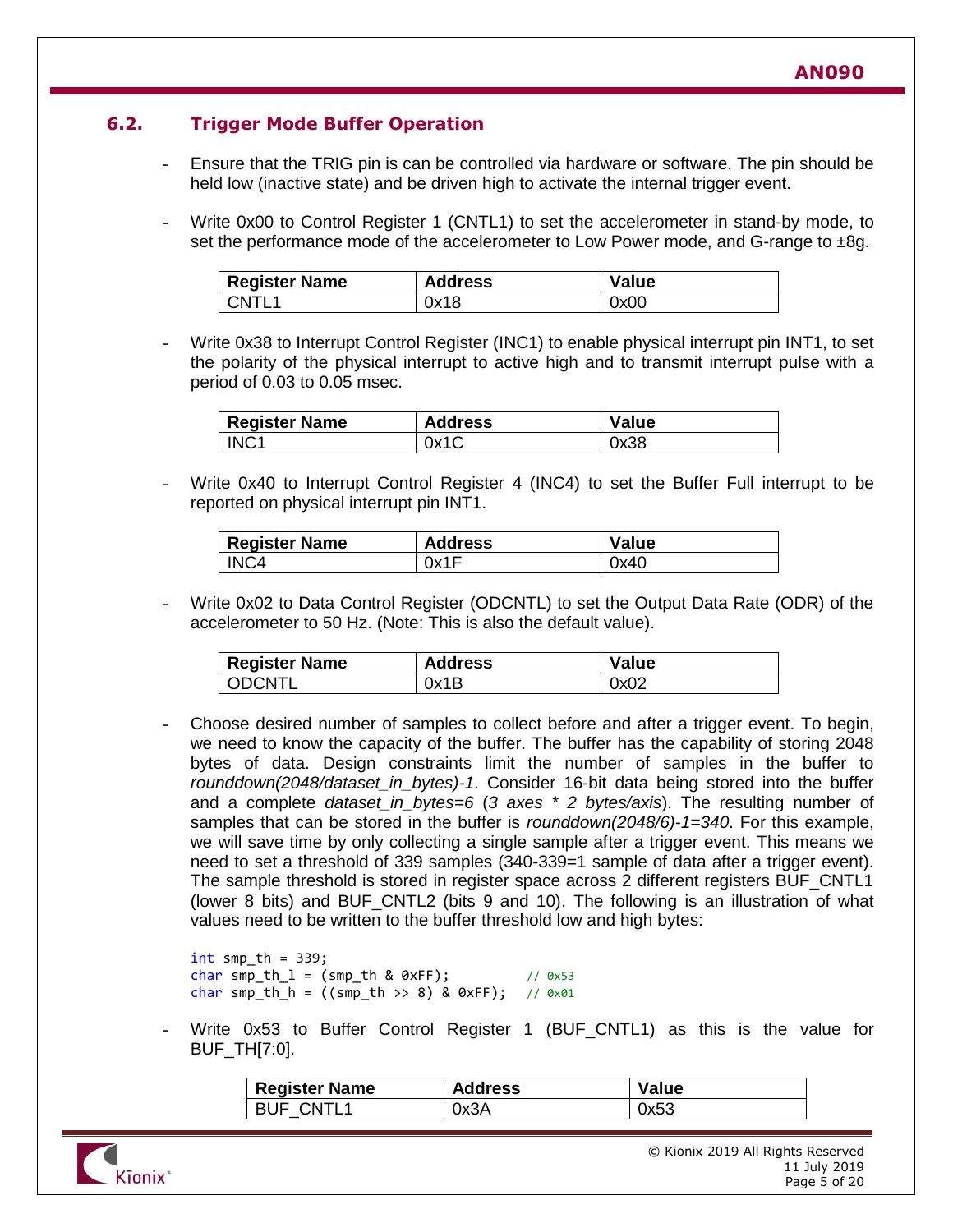Read the contents of the Buffer Control Register 2

char buf\_cntl2;

| <b>Register Name</b> | <b>Address</b> | Value (READ) |
|----------------------|----------------|--------------|
| <b>BUF CNTL2</b>     | 0x3B           | buf cntl2    |

Bit mask clear SMP TH[9:8] from the value returned from the previous step.

BITMASK\_CLEAR(buf\_cntl2,  $(0x3 \lt2)$ ); // #define BITMASK\_CLEAR(x,y)  $((x)$  &=  $(\sim(y)))$ 

Logically OR and Bit Shift the new bit settings (smp\_th\_h) with the current value of BUF\_CNTL2.

buf\_cntl2  $| = (smp_th_h \ll 2);$ 

Write the new value of Buffer Control Register 2 (BUF CNTL2). If starting with default values the value of buf cntl2 should be 0x04.

| <b>Register Name</b> | <b>Address</b> | Value (WRITE) |
|----------------------|----------------|---------------|
| BUF CNTL2            | 0x3B           | buf cntl2     |

Read the new contents of the Buffer Control Register 2

char buf\_cntl2;

| <b>Register Name</b> | <b>Address</b> | Value (READ) |
|----------------------|----------------|--------------|
| BUF CNTL2            | 0x3B           | buf cntl2    |

Update and write the new bit settings in Buffer Control Register 2 (BUF\_CTL2) to activate the sample buffer, to set the resolution of the acceleration data samples collected to 16 bits, to enable report of the buffer full interrupt status in INS2, and set the operating mode of the sample buffer to Trigger Mode. If starting with default values the value of buf\_cntl2 should be 0xE6.

```
buf cnt12 =
```

```
BUF_CNTL2_BUFE | // sample buffer active (1 << 7)
BUF_CNTL2_BRES | // 16-bit samples in buffer (1 << 6)
BUF_CNTL2_BFIE | // buffer full int enable (1 << 5)
BUF_CNTL2_BUF_M_BTRIGGER // trigger mode (2 << 0)
```
;

| <b>Register Name</b> | <b>Address</b> | Value (WRITE) |
|----------------------|----------------|---------------|
| BUF CNTL2            | 0x3B           | buf cntl2     |

- Write 0x80 to Control Register 1 (CNTL1) to set the accelerometer into operating mode (PC1  $= 1$ 

| <b>Register Name</b> | <b>Address</b> | <b>Value</b> |
|----------------------|----------------|--------------|
| CNTL1                | 0x18           | 0x80         |

- Provide some time for the buffer to fill to the configured threshold. Assuming the default ODR was used, it should take approximately 6.8 seconds. After this time, externally activate the

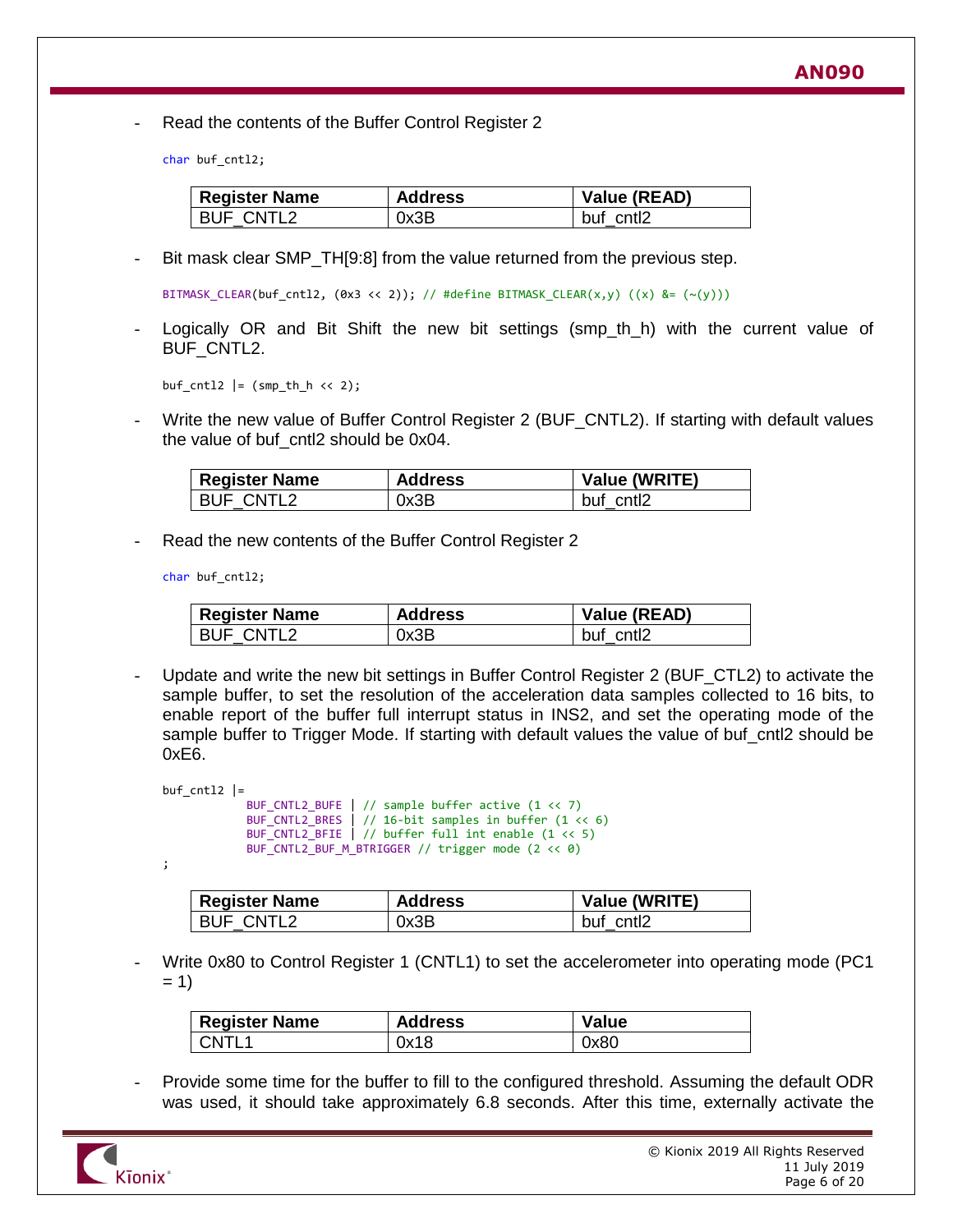Trigger pin (Trig). Next, wait for the Buffer-Full Interrupt. Once Buffer-Full Interrupt is issued on INT1 pin, acceleration data can then be read from the Buffer Read (BUF\_READ) register at address 0x3F in 2's complement format. Also, the interrupt would be reflected in Bit4 (INT) of STATUS REG register and Bit6 (BFI) of INS2 register. Since the resolution of the samples data was set to 16-bit, both high and low bytes of each sample were stored in the buffer, and recorded in the following order: X\_L, X\_H, Y\_L, Y\_H, Z\_L, Z\_H with the oldest data point read first as it is a FIFO buffer. The full buffer contains 2040 X, Y, Z elements, which corresponds to 340 unique acceleration data samples. The data set will include all the data prior to the trigger event, plus 1 sample after the trigger event.

Buffer reading tips:

- a) The acceleration data can be read from a buffer using multiple-byte read as shown in the [Figure 3](#page-6-0) below. The register auto-increment feature is disabled when data is read from the Buffer Read register.
- b) If data is read using single-byte read, it should be read in increments of 3 bytes in 8-bit resolution mode and 6 bytes in 16-bit resolution mode.
- c) It is very important to follow proper I2C Write-Read sequence as specified in the product specifications. More specifically, the Master should avoid sending the Stop (P) bit at the end of the I2C Write command, and should issue a Repeat Start bit (Sr) at the start of the I2C Read command as show in the [Figure 3.](#page-6-0) Failure of following this sequence may result in reading the same value from the Read Buffer.

| . .<br>Master   | ∽<br>◡ | W<br>$\sim$ $\sim$<br>SAD |                | <b>DA</b><br>↫ |                       | ٠.<br>וט | SAL |                      |                | $\sim$<br>$\lambda$<br><b>IAUN</b> |                            | $\sim$<br><b>NACK</b> | $\sim$ |
|-----------------|--------|---------------------------|----------------|----------------|-----------------------|----------|-----|----------------------|----------------|------------------------------------|----------------------------|-----------------------|--------|
| $\sim$<br>Slave |        |                           | $\sim$<br>ACK. |                | $\sim$<br><b>IACN</b> |          |     | $\sim$<br><b>ACK</b> | $\cdots$<br>JΔ |                                    | $-1$<br>DA<br>$\mathbf{A}$ |                       |        |

| <b>Term</b> | <b>Definition</b>                |
|-------------|----------------------------------|
| S           | <b>Start Condition</b>           |
| Sr          | <b>Repeated Start Condition</b>  |
| <b>SAD</b>  | <b>Slave Address</b>             |
| W           | <b>Write Bit</b>                 |
| R           | <b>Read Bit</b>                  |
| <b>ACK</b>  | Acknowledge                      |
| <b>NACK</b> | Not Acknowledge                  |
| RA          | <b>Register Address</b>          |
| Data        | <b>Transmitted/Received Data</b> |
|             | <b>Stop Condition</b>            |

<span id="page-6-0"></span>**Figure 3:** Proper I2C Sequence to Receive Data from the Slave

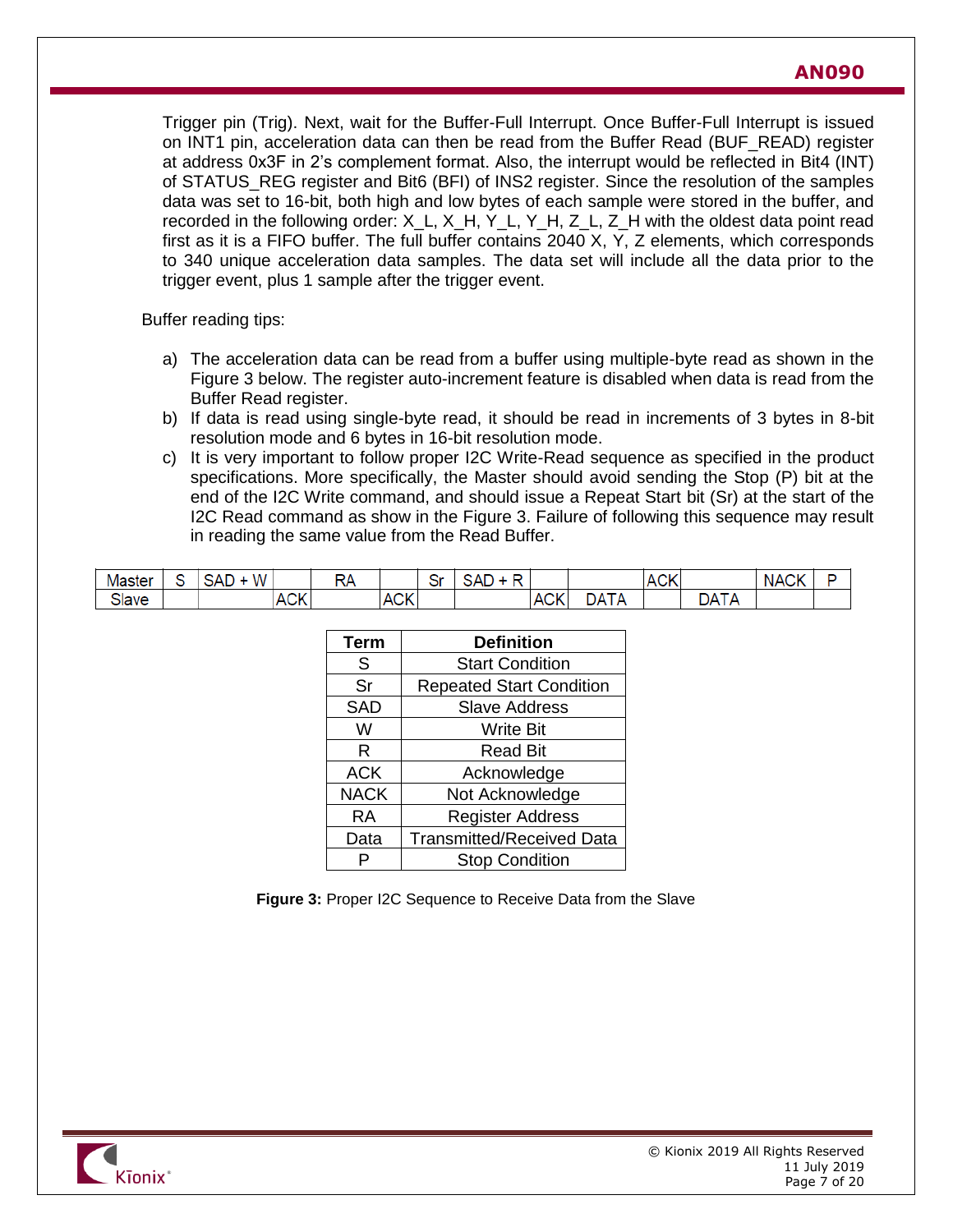## **7. Wake Up Function via latched physical hardware interrupt**

Write 0x42 to Control Register 1 (CNTL1) to set the accelerometer in stand-by mode, to set the performance mode of the accelerometer to High Resolution (full power), G-range to  $\pm 8q$ and enable the Wake Up (motion detect) function.

| <b>Register Name</b> | <b>Address</b> | <b>Value</b> |
|----------------------|----------------|--------------|
| CNTL <sup>1</sup>    | 0x18           | 0x42         |

Write 0x06 to Control Register 3 (CNTL3) to set the Output Data Rate of the Wake-Up function (motion detection) as set but OWUF<2:0> bits to 50 Hz.

| <b>Register Name</b> | <b>Address</b> | <b>Value</b> |
|----------------------|----------------|--------------|
| CNTL <sub>3</sub>    | 0x1A           | 0x06         |

Write 0x7F to Interrupt Control Register 2 (INC2) to define the direction of detected motion for all positive and negative directions: x positive  $(x+)$ , x negative  $(x-)$ , y positive  $(y+)$ , y negative (y-), z positive (z+), z negative (z-) directions.

| <b>Register Name</b> | <b>Address</b> | <b>Value</b> |
|----------------------|----------------|--------------|
| INC <sub>2</sub>     | 0x1D           | 0x7F         |

Write 0x05 to Interrupt Wake-Up Counter (WUFC) to set the time motion must be present before a wake-up interrupt is set to 0.1 second. The following formula is used:

#### *WUFC (counts) = Desired Delay Time (sec) x Wake-Up Function ODR (Hz)*

#### *WUFC (counts) = 0.1 sec x 50 Hz = 5 counts*

Since the desired delay time is 0.1 second and the Wake-Up Function ODR was previously set to 50 Hz, then the Wake-Up Timer is 5 counts.

| <b>Register Name</b> | <b>Address</b> | <b>Value</b> |
|----------------------|----------------|--------------|
| <b>WUFC</b>          | 0x23           | 0x05         |

- Write 0x02 to Interrupt Wake-Up Threshold (ATH) to set the level to 0.5g. The following formula is used:
	- *WAKEUP\_THRESHOLD (counts) = Desired Threshold (g) x 4 (counts/g)*
	- *WAKEUP\_THRESHOLD (counts) = 0.5 g x 4 counts/g = 2 counts*

| <b>Register Name</b> | <b>Address</b> | <b>Value</b> |
|----------------------|----------------|--------------|
| ATH                  | 0x30           | 0x02         |

Write 0x30 to Interrupt Control Register (INC1) to output the physical interrupt of the previously defined Wake-Up detect function. This value will create an active high and latched interrupt.

| <b>Register Name</b> | <b>Address</b> | Value |
|----------------------|----------------|-------|
| INC <sub>1</sub>     | 0x1C           | 0x30  |

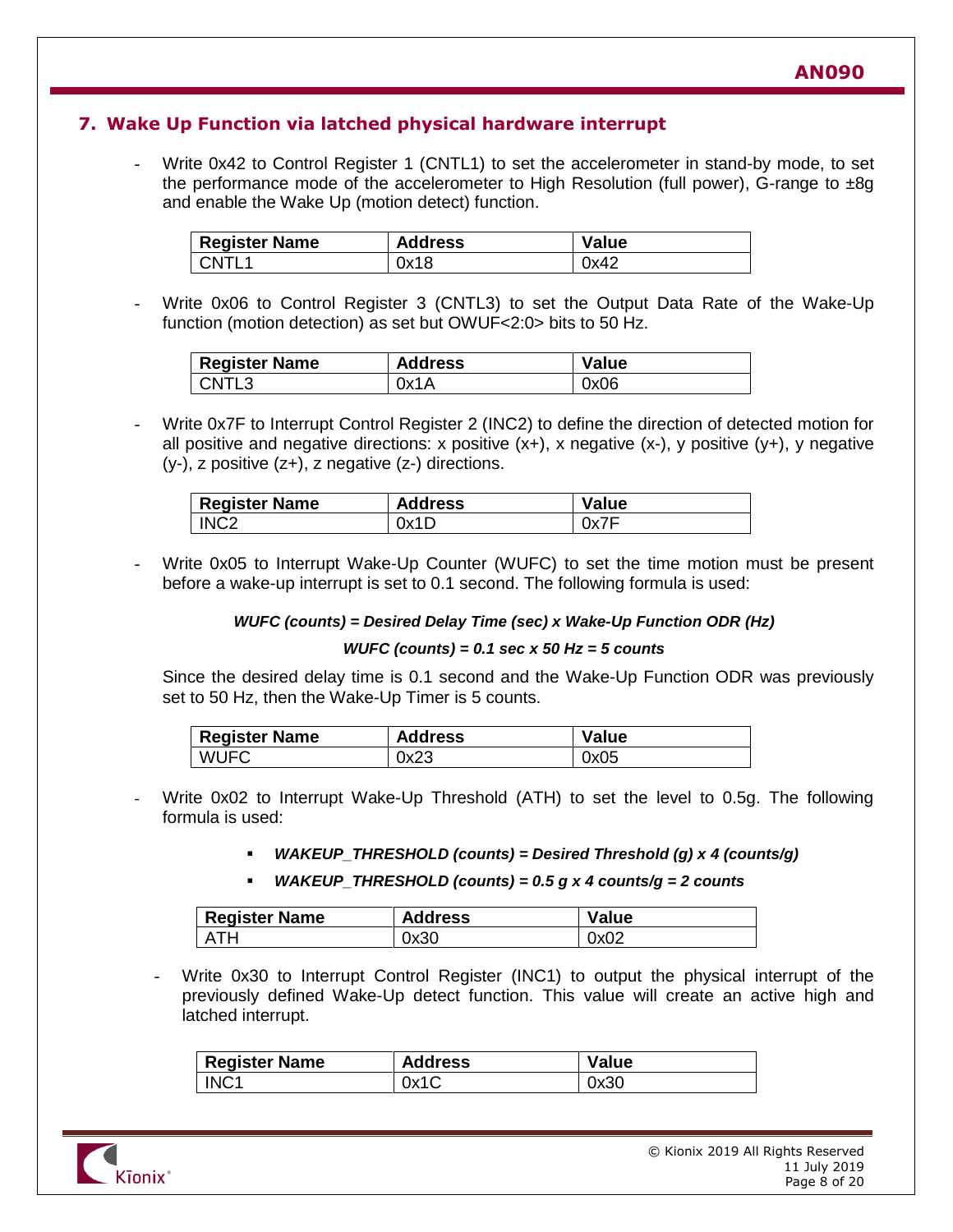Write 0x02 to Interrupt Control Register 4 (INC4) to set the wake-up function interrupt to be reported on physical interrupt pin INT1.

| <b>Register Name</b> | <b>Address</b> | <b>Value</b> |
|----------------------|----------------|--------------|
| INC <sub>4</sub>     | 0x1F           | 0x02         |

Write 0xC2 to Control Register 1 (CNTL1) to set the accelerometer in operating mode with the previously defined settings.

| <b>Register Name</b> | <b>Address</b> | <b>Value</b> |
|----------------------|----------------|--------------|
| CNTI 1               | 0x18           | 0xC2         |

- Monitor the physical interrupt INT1 of the accelerometer, if the acceleration input profile satisfies the criteria previously established for the 0.5g motion detect threshold level in both positive and negative directions of the X, Y, Z axis for more than 0.1 second, then there should be positive latched interrupt present. Also, the interrupt would be reflected in Bit4 (INT) of STATUS REG register and Bit1 (WUFS) in the INS2 register.
- Read Interrupt Release (INT\_REL) register to unlatch (clear) the output interrupt created by the motion detection function.

| <sup>I</sup> Register Name | <b>Address</b> | Value |
|----------------------------|----------------|-------|
| INT REL                    | 0x17           | n/a   |

Monitor the physical interrupt INT1 of the accelerometer, the positive latched interrupt should not be present. Repeat the last two steps of moving the accelerometer and clearing the interrupt as needed to test this motion detect functionality based on the previous settings.

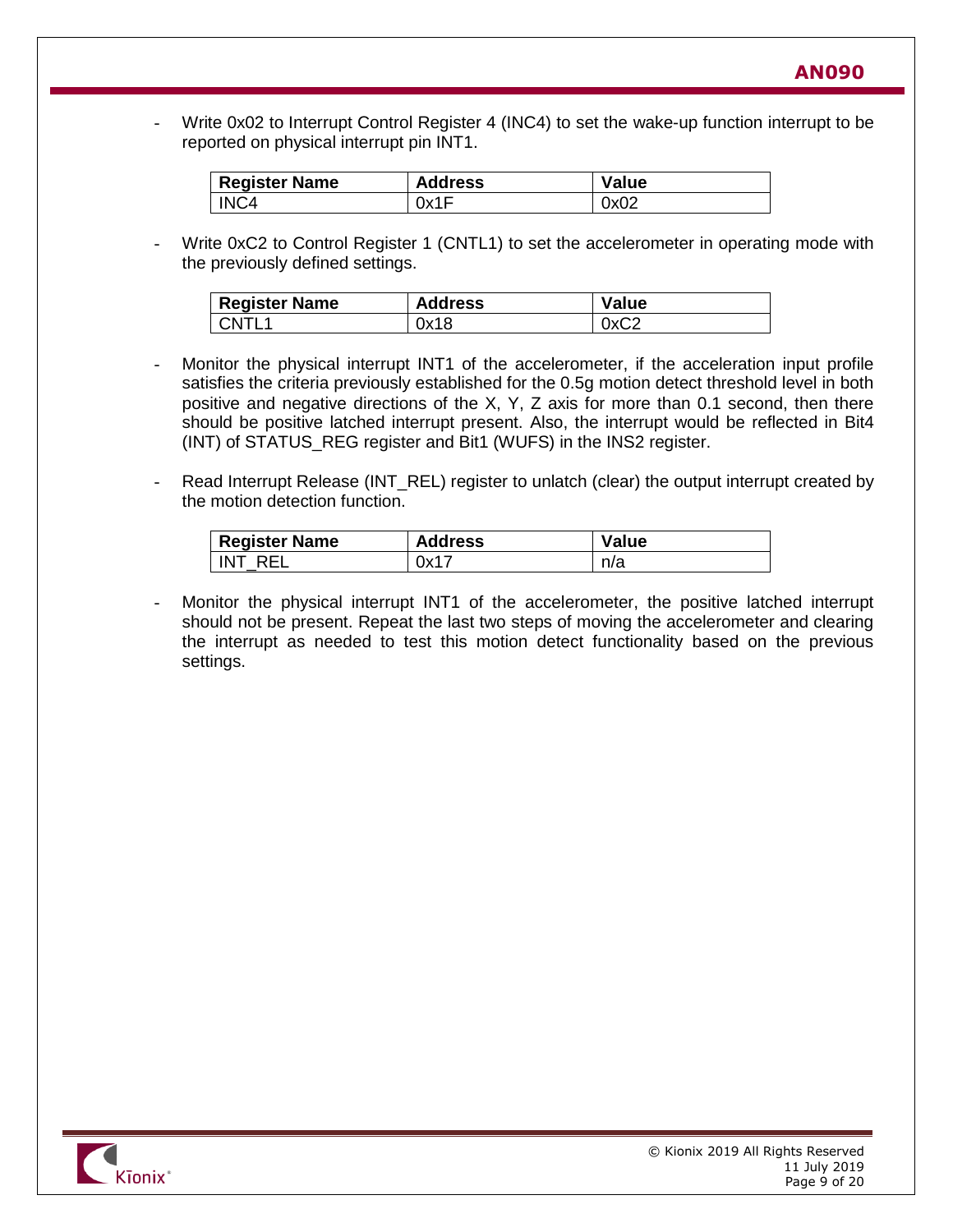### **8. Activate Tilt Position Function with Face Detect**

Write 0x41 to Control Register 1 (CNTL1) to set the accelerometer in stand-by mode, to set the performance mode of the accelerometer to High Resolution (full power), G-range to  $\pm 8q$ and enable the Tilt Position function.

| <b>Register Name</b> | <b>Address</b> | Value |
|----------------------|----------------|-------|
| CNTI 1               | 0x18           | 0x41  |

Write 0x3F to Control 2 register (CNTL2) to enable Tilt detection from positive and negative directions of all three axes (+x, -x, +y, -y, +z, -z). *This step is optional as this is also a default setting.*

| Register Name | <b>Address</b> | <b>Value</b> |
|---------------|----------------|--------------|
| CNTI ?        | 0x19           | 0x3F         |

Write 0x98 to Control 3 register (CNTL3) to set the output data rate for the Tilt Position function to 12.5Hz. *This step is optional as this is also a default setting*.

| <b>Register Name</b> | <b>Address</b> | <b>Value</b> |
|----------------------|----------------|--------------|
| CNTL3                | 0x1A           | 0x98         |

Write 0x01 to TILT\_TIMER register. Here we assume an 80 msec timer will be sufficient. Note that each count value written to this register is calculated as 1/(Tilt Position ODR) = 1/12.5Hz  $= 80$  msec.

| <b>Register Name</b> | <b>Address</b> | <b>Value</b> |
|----------------------|----------------|--------------|
| TILT TIMER           | 0x22           | 0x01         |

Write 0x03 to Tilt Angle Low Limit (TILT\_ANGLE\_LL) register to set the low threshold to 22<sup>o</sup> from Horizontal. Note the minimum suggested tilt angle is 10°. This value is calculated using the following equations: TILT\_ANGLE\_LL (counts) = sin  $\theta$  \* (8 (counts/g)).

| <b>Register Name</b> | <b>Address</b> | <b>Value</b> |
|----------------------|----------------|--------------|
| TILT ANGLE LL        | 0x32           | 0x03         |

Write 0x0B to Tilt Angle High Limit (TILT ANGLE HL) register to set the High threshold. This corresponds to setting the high-level threshold above 1g plus some margin of error to account for offset variation due to external factors (e.g. device mounting).

| <b>Register Name</b> | <b>Address</b> | <b>Value</b> |
|----------------------|----------------|--------------|
| TILT ANGLE HL        | 0x33           | 0x0B         |

Write 0x14 to HYST\_SET register to set the hysteresis that is placed between the screen rotation states to ±15º. *This step is optional as this is also a default setting.*

| <b>Register Name</b> | <b>Address</b> | Value |
|----------------------|----------------|-------|
| <b>HYST SET</b>      | 0x34           | 0x14  |



-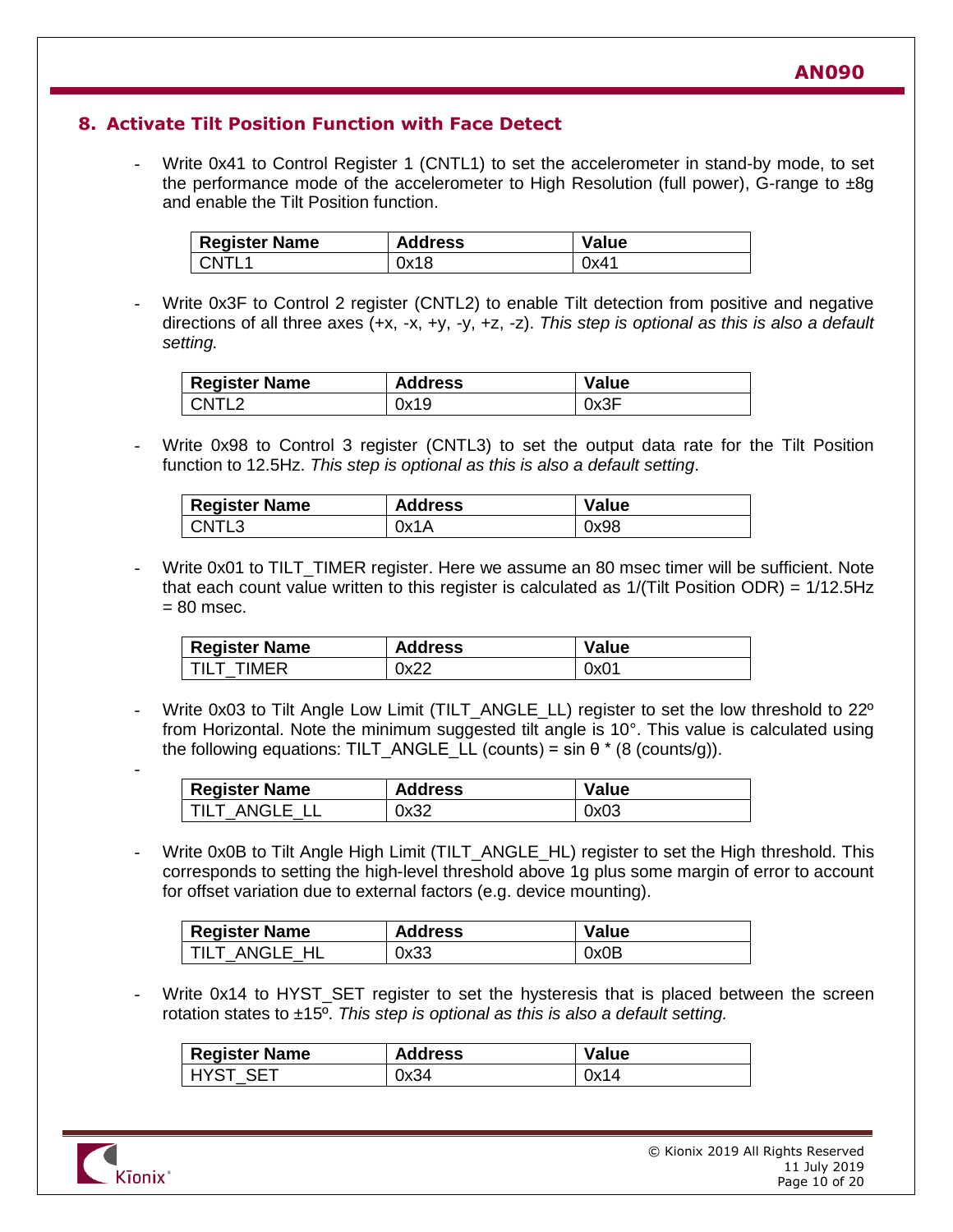Write 0x30 to Interrupt Control Register (INC1) to output the physical interrupt of the previously defined Tilt Position function. This value will create an active high and latched interrupt.

| Register Name    | <b>Address</b> | <b>Value</b> |
|------------------|----------------|--------------|
| INC <sub>1</sub> | 0x1C           | 0x30         |

Write 0x01 to Interrupt Control Register 4 (INC4) to set the Tilt Position interrupt (TPI1) to be reported on physical interrupt pin INT1.

| <b>Register Name</b> | <b>Address</b> | <b>Value</b> |
|----------------------|----------------|--------------|
| INC <sub>4</sub>     | 0x1F           | 0x01         |

Write 0xC1 to Control Register 1 (CNTL1) to set the accelerometer in operating mode with the previously defined settings.

| <b>Register Name</b> | <b>Address</b> | <b>Value</b> |
|----------------------|----------------|--------------|
| CNTL <sub>1</sub>    | 0x18           | 0xC1         |

- Monitor the physical interrupt INT1 of the accelerometer. If changes in the tilt position satisfies the criteria previously established, then there should be a positive latched interrupt present. Also, the interrupt would be reflected in Bit4 (INT) of STATUS\_REG, Bit0 (TPS) of INS2 register, and Current Tilt Position register TSCP as well as Previous Tilt Position register TSPP.
- Read Interrupt Release (INT\_REL) register to unlatch (clear) the output interrupt created by the Tilt Position function. The read value is dummy.

| <b>Register Name</b> | <b>Address</b> | <b>Value</b> |
|----------------------|----------------|--------------|
| INT RFI              | 0x17           | N/A          |

### **8.1. Face Detect Position**

As was noted above, the current orientation of the sensor can be read from TSCP register at any time. Assuming tilt detection was not changed from its default setting (detect positive and negative directions of all three axes  $(+x, -x, +y, -y, +z, -z)$ , one of the bits in TSCP register will be set to 1 to indicate the current orientation of the sensor.

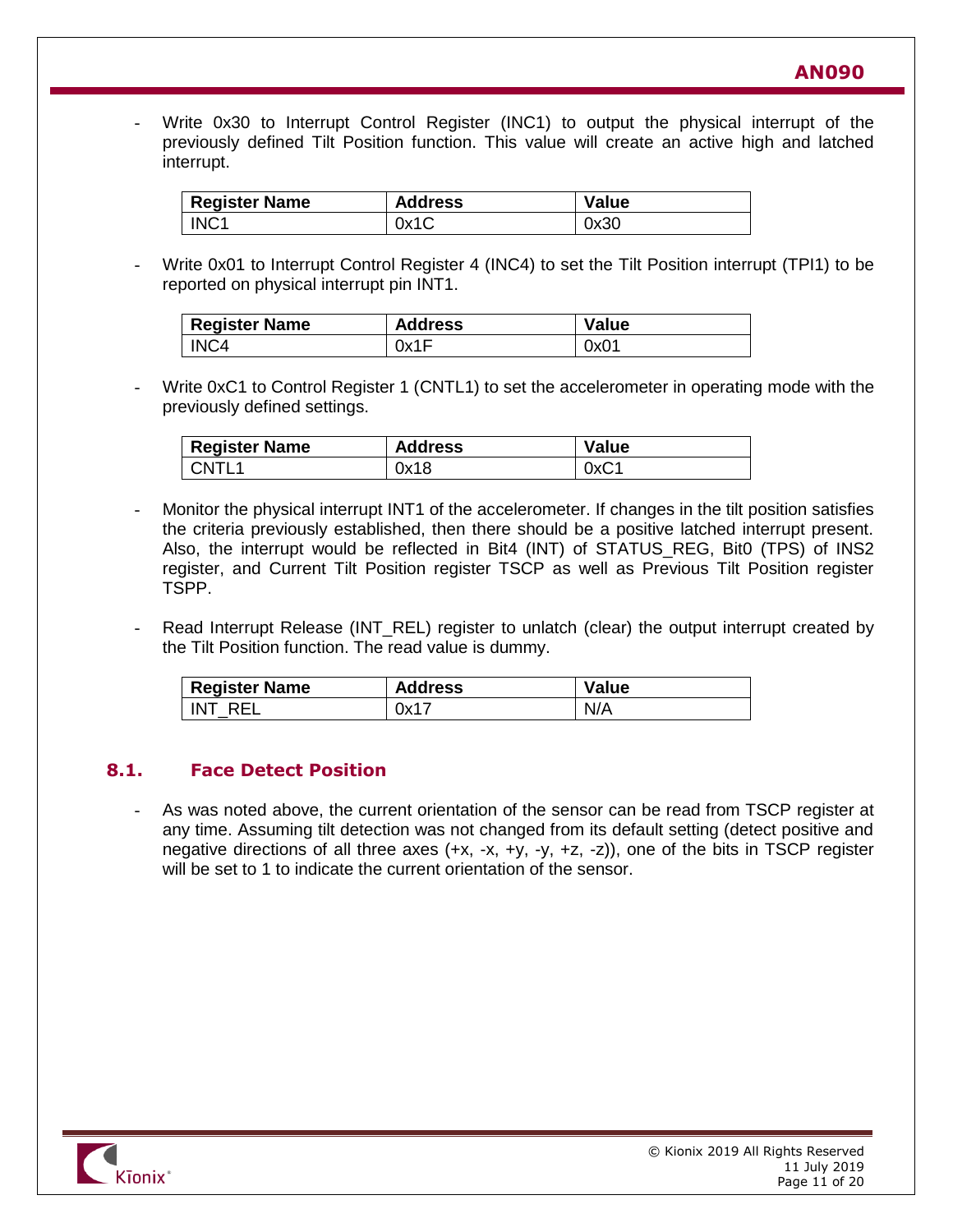# **9. Activate Tap/Double Tap Function**

Write 0x44 to Control Register 1 (CNTL1) to set the accelerometer in stand-by mode, to set the performance mode of the accelerometer to High Resolution (full power), G-range to  $\pm 8q$ and enable the Directional Tap function.

| <b>Register Name</b> | <b>Address</b> | <b>Value</b> |
|----------------------|----------------|--------------|
| I CNTI 1             | 0x18           | 0x44         |

Write 0x3F to Interrupt Control 3 register (INC3) to enable tap/double tap from positive and negative directions of all three axes (+x, -x, +y, -y, +z, -z). *This step is optional as this is also a default setting.*

| <b>Register Name</b> | <b>Address</b> | <b>Value</b> |
|----------------------|----------------|--------------|
| INC <sub>3</sub>     | 0x1E           | 0x3F         |

Write 0x98 to Control 3 register (CNTL3) to set the output data rate for the Directional Tap function to 400Hz. *This step is optional as this is also a default setting.* 

| <b>Register Name</b> | <b>Address</b> | Value |
|----------------------|----------------|-------|
| CNTL3                | 0x1A           | 0x98  |

Write 0x03 to Tap / Double-Tap Register Control register (TDTRC) to enable interrupt on single tap and double tap. This step is optional as this is also a default setting. *This setting can be adjusted as needed.*

| <b>Register Name</b> | <b>Address</b> | <b>Value</b> |
|----------------------|----------------|--------------|
| I TDTRC.             | 0x24           | 0x03         |

Write 0x78 to Tap / Double-Tap Counter register (TDTC) to set the counter to 0.3 sec. The TDTC counts starts at the beginning of the fist tap and it represents the minimum time separation between the first tap and the second tap in a double tap event. More specifically, the second tap event must end outside of the TDTC. *This step is optional as this is also a default setting. This setting can be adjusted as needed.*

| <b>Register Name</b> | <b>Address</b> | <b>Value</b> |
|----------------------|----------------|--------------|
| <b>TDTC</b>          | 0x25           | 0x78         |

This register represents the 8-bit jerk high threshold to determine if a tap is detected. The value is compared against the upper 8 bits of the 16g output value (independent of the actual g-range setting of the device). Write 0x33 (51d) to Tap Threshold High register (TTH). This register represents the 8-bit jerk high threshold to determine if a tap is detected. Though this is an 8-bit register, the register value is internally multiplied by two to set the high threshold. This multiplication results in a range of 0d to 510d with a resolution of two counts. The Performance Index (PI) is the jerk signal that is expected to be less than this threshold, but greater than the TTL threshold during single and double tap events.

| <b>Register Name</b> | <b>Address</b> | Value |
|----------------------|----------------|-------|
| ттн                  | 0x26           | 0x33  |

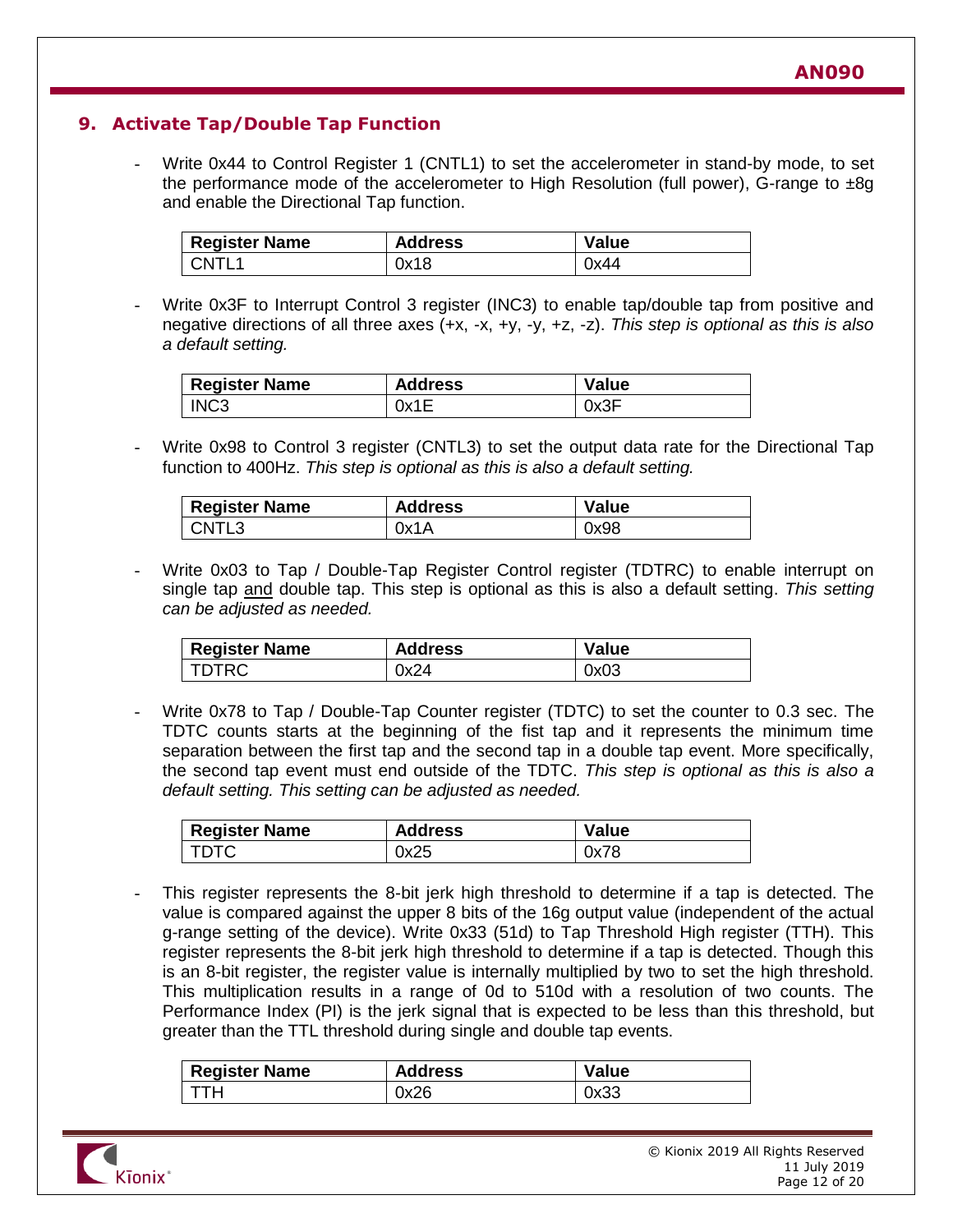This register represents the 8-bit (0–255) jerk low threshold to determine if a tap is detected. The value is compared against the upper 8 bits of the 16g output value (independent of the actual g-range setting of the device). Write 0x07 (7d) to Tap Threshold Low register (TTL). This register represents the 8-bit (0d–255d) jerk low threshold to determine if a tap is detected. The Performance Index (PI) is the jerk signal that is expected to be greater than this threshold and less than the TTH threshold during single and double tap events.

| <b>Register Name</b> | <b>Address</b> | Value |
|----------------------|----------------|-------|
|                      | 0x2.           | 0x07  |

Write 0xA2 (162d) to set the FTD counter register to 0.005 seconds. This register contains counter information for the detection of *any* tap event. A tap event must be above the performance index threshold for at least the low limit (FTDL0 – FTDL2) and no more than the high limit (FTDH0 – FTDH4). *This step is optional as this is also a default setting. This setting can be adjusted as needed.*

| <b>Register Name</b> | <b>Address</b> | <b>Value</b> |
|----------------------|----------------|--------------|
| <b>FTD</b>           | 0x28           | 0xA2         |

Write 0x24 (36d) to set the STD counter register to 0.09 seconds. This register contains counter information for the detection of a *double* tap event. This register sets the total amount of time that the two taps in a double tap event can be above the PI threshold (TTL). *This step is optional as this is also a default setting.* This setting can be adjusted as needed.

| <b>Register Name</b> | <b>Address</b> | <b>Value</b> |
|----------------------|----------------|--------------|
| l STD                | 0x29           | 0x24         |

Write 0x28 (40d) to set the TLT counter register to 0.1 seconds. This register contains counter information for the detection of a tap event. This register sets the total amount of time that the tap algorithm will count samples that are above the PI threshold (TTL) during a potential tap event. It is used during both single and double tap events. However, reporting of single taps on the physical interrupt pin INT1 or INT2 will occur at the end of the TWS. *This step is optional as this is also a default setting*. This setting can be adjusted as needed.

| <b>Register Name</b> | <b>Address</b> | Value |
|----------------------|----------------|-------|
|                      | 0x2A           | 0x28  |

Write 0xA0 (160d) to set the TWS counter register to 0.4 seconds. This register contains counter information for the detection of single and double taps. This counter defines the time window for the entire tap event, single or double, to occur. Reporting of single taps on the physical interrupt pin INT1 or INT2 will occur at the end of this tap window. *This step is optional as this is also a default setting.* This setting can be adjusted as needed.

| <b>Register Name</b> | <b>Address</b> | <b>Value</b> |
|----------------------|----------------|--------------|
| TWS                  | 0x2B           | 0xA0         |

Write 0x30 to Interrupt Control Register (INC1) to output the physical interrupt of the previously defined Tap/Double-Tap function. This value will create an active high and latched interrupt.

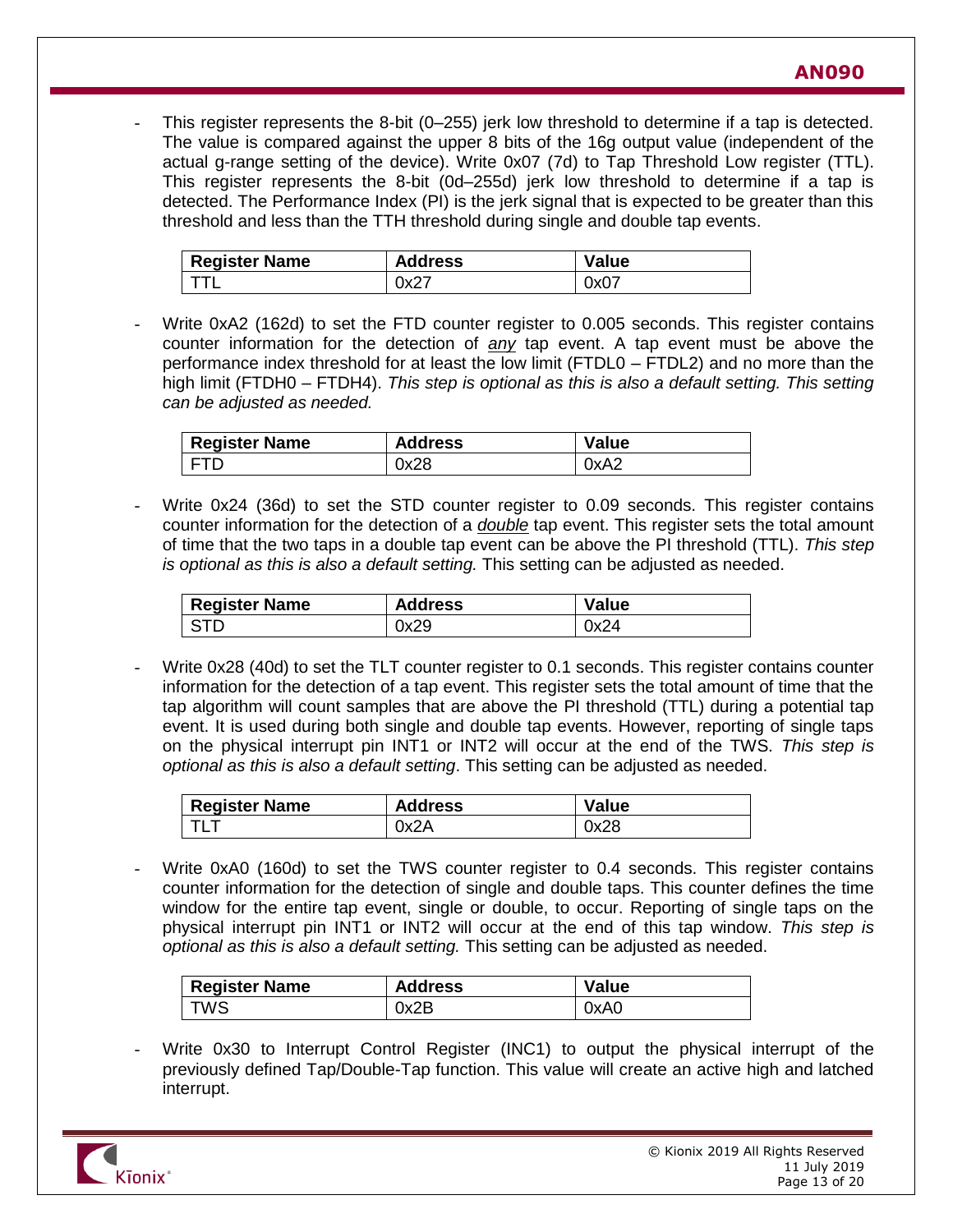**AN090**

| <sup>I</sup> Register Name | <b>Address</b> | <b>Value</b> |
|----------------------------|----------------|--------------|
| INC <sub>1</sub>           | 0x1C           | 0x30         |

Write 0x04 to Interrupt Control Register 4 (INC4) to set the Tap/Double-Tap interrupt (TDTI) to be reported on physical interrupt pin INT1.

| <b>Register Name</b> | <b>Address</b> | <b>Value</b> |
|----------------------|----------------|--------------|
| INC4                 | 0x1F           | 0x04         |

Write 0xC4 to Control Register 1 (CNTL1) to set the accelerometer in operating mode with the previously defined settings.

| <b>Register Name</b> | <b>Address</b> | Value |
|----------------------|----------------|-------|
| CNTL1                | 0x18           | 0xC4  |

- Monitor the physical interrupt INT1 of the accelerometer, if the acceleration input profile satisfies the criteria previously established for Tap/Double-Tap, then there should be a positive latched interrupt present. Also, the interrupt would be reflected in Bit4 (INT) of STATUS REG, and Bit3 and Bit2 (TDTS<1:0>) of INS2 registers. To distinguish between a single and double-tap events, monitor INS2 register bits <TDTS1:TDTS0>. TDTS1 bit3 would be set for Double-tap event, and TDTS0 bit2 for Single-tap event. Also, INS1 register can be monitored to identify the direction the tap came from.
- Read Interrupt Release (INT\_REL) register to unlatch (clear) the output interrupt created by the Tap/Double-Tap detection function. The read value is dummy.

| <b>Register Name</b> | <b>Address</b> | Value |
|----------------------|----------------|-------|
| INT RFI              | 0x17           | N/A   |

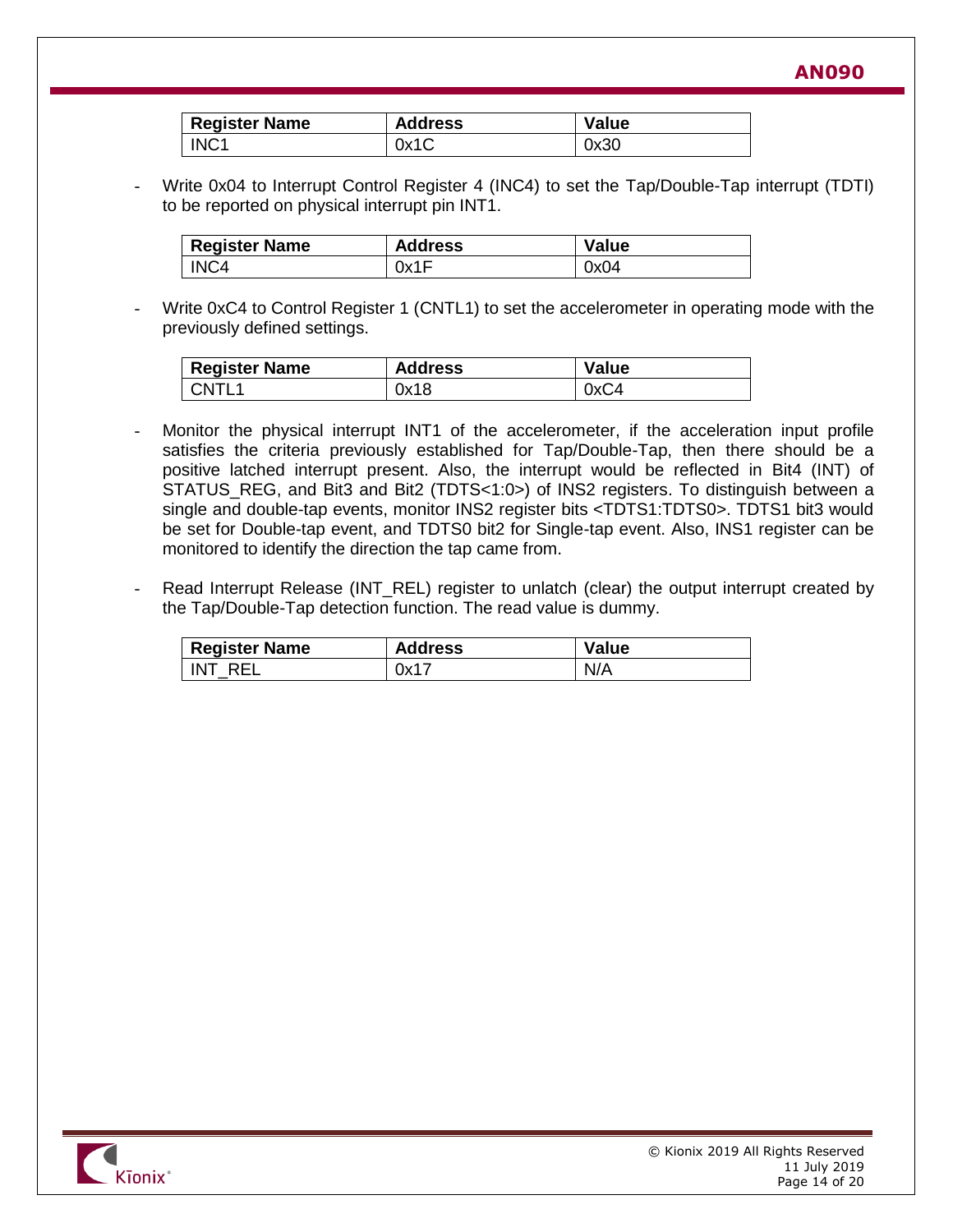## **10. Activate Free-fall Function**

Write 0x40 to Control Register 1 (CNTL1) to set the accelerometer in stand-by mode, to set the performance mode of the accelerometer to 16-bit resolution, and G-range to  $\pm 8q$ .

| <b>Register Name</b> | <b>Address</b> | <b>Value</b> |
|----------------------|----------------|--------------|
| CNTL <sub>1</sub>    | 0x18           | 0x40         |

Write 0x80 to Free-Fall Control Register (FFCNTL) to enable Free fall engine, to set Free-fall interrupt latch control, count up/down debounce methodology, and the Output Data Rate (ODR) to 12.5Hz (Default).

| <b>Register Name</b> | <b>Address</b> | <b>Value</b> |
|----------------------|----------------|--------------|
| <b>FFCNTL</b>        | 0x2E           | 0x80         |

Write 0x02 to Free-Fall Threshold Register (FFTH) to set the Free-fall threshold to 0.5g based on the following equation:

*FFTH (counts) = Free fall Threshold (g) x 4 (counts/g)*

*FFTH [counts] =0.5 g x 4 counts/g = 2 counts*

| <b>Register Name</b> | <b>Address</b> | <b>Value</b> |
|----------------------|----------------|--------------|
| FFTH                 | 0x2C           | 0x02         |

Write 0x04 to Free-Fall Counter Register (FFC) to set the Free-fall delay detection to 0.320 sec. Note that the period of the free-fall counter is a function of Free-fall ODR set by <OFFI2:OFF0> bits in FFCTNL register. The following equation can be used:

*FFC (counts) = Free fall delay (sec) x Free fall ODR (Hz)*

*FFC [counts] = 0.320 sec x 12.5Hz = 4 counts*

| <b>Register Name</b> | <b>Address</b> | <b>Value</b> |
|----------------------|----------------|--------------|
| <b>FFC</b>           | 0x2D           | 0x04         |

Write 0x30 to Interrupt Control Register (INC1) to output the physical interrupt of the previously defined Free-fall detect function. This value will create an active high and latched interrupt.

| <b>Register Name</b> | <b>Address</b> | Value |
|----------------------|----------------|-------|
| INC <sub>1</sub>     | 0x1C           | 0x30  |

Write 0x80 to Interrupt Control Register 4 (INC4) to set the Free-fall interrupt (FFI) to be reported on physical interrupt pin INT1.

| <b>Register Name</b> | <b>Address</b> | Value |
|----------------------|----------------|-------|
| INC4                 | 0x1F           | 0x80  |

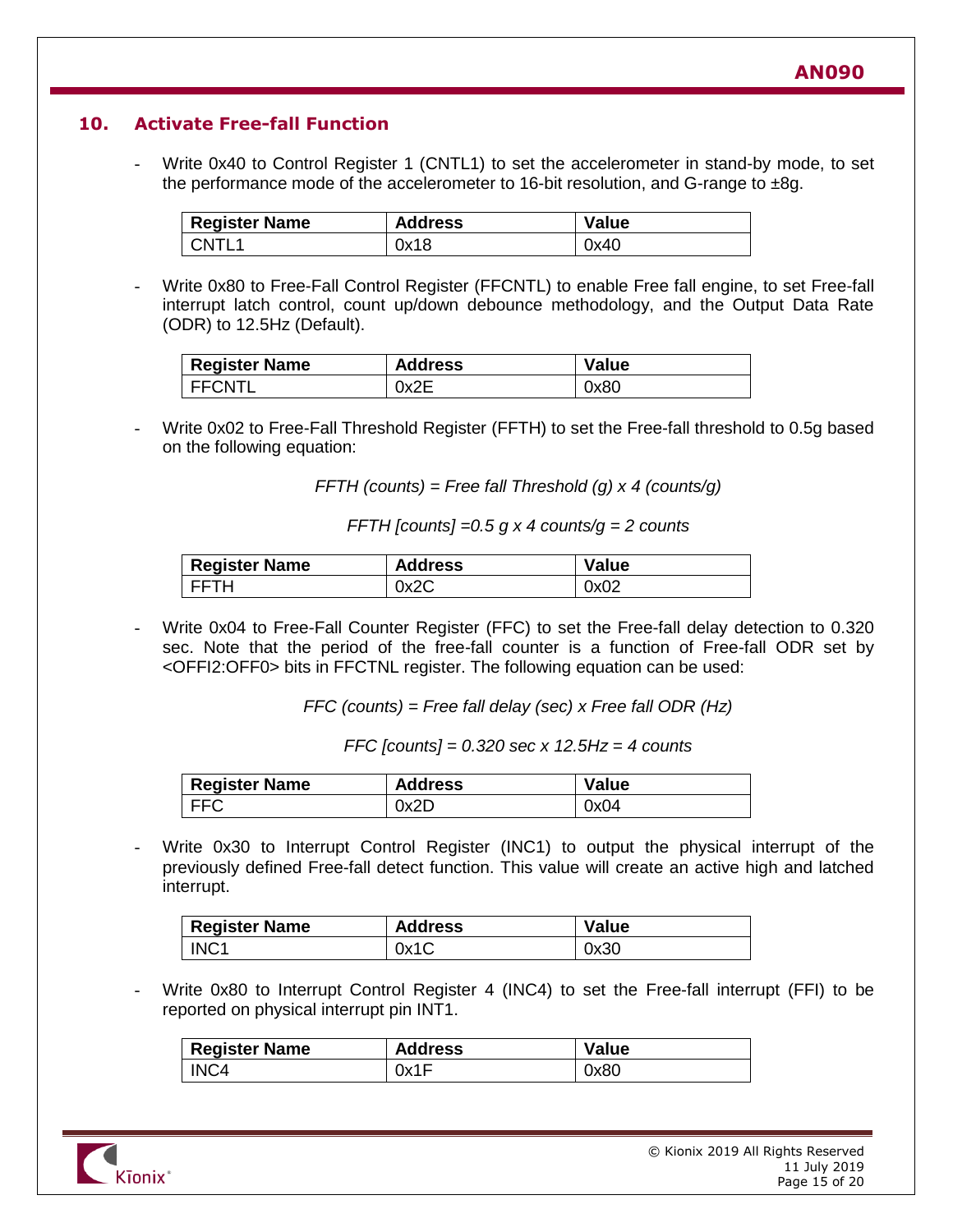- Write 0xC0 to Control Register 1 (CNTL1) to set the accelerometer in operating mode with the previously defined settings.

| <b>Register Name</b> | <b>Address</b> | Value |
|----------------------|----------------|-------|
| CNTL <sub>1</sub>    | 0x18           | 0xC0  |

- Monitor the physical interrupt INT1 of the accelerometer, if the acceleration input profile satisfies the criteria previously established for the 0.5g free-fall detect threshold level in both positive and negative directions of the X, Y, Z axis for more than 0.320 second, then there should be a positive latched interrupt present. Also, Free-fall events will now be reflected in Bit4 (INT) of STATUS\_REG register, and Bit7 (FFS) of INS2 register.
- Read Interrupt Release (INT\_REL) register to unlatch (clear) the output interrupt created by the free-fall detection function. The read value is dummy.

| <b>Register Name</b> | <b>Address</b> | <b>Value</b> |
|----------------------|----------------|--------------|
| INT REL              | 0x17           | N/A          |

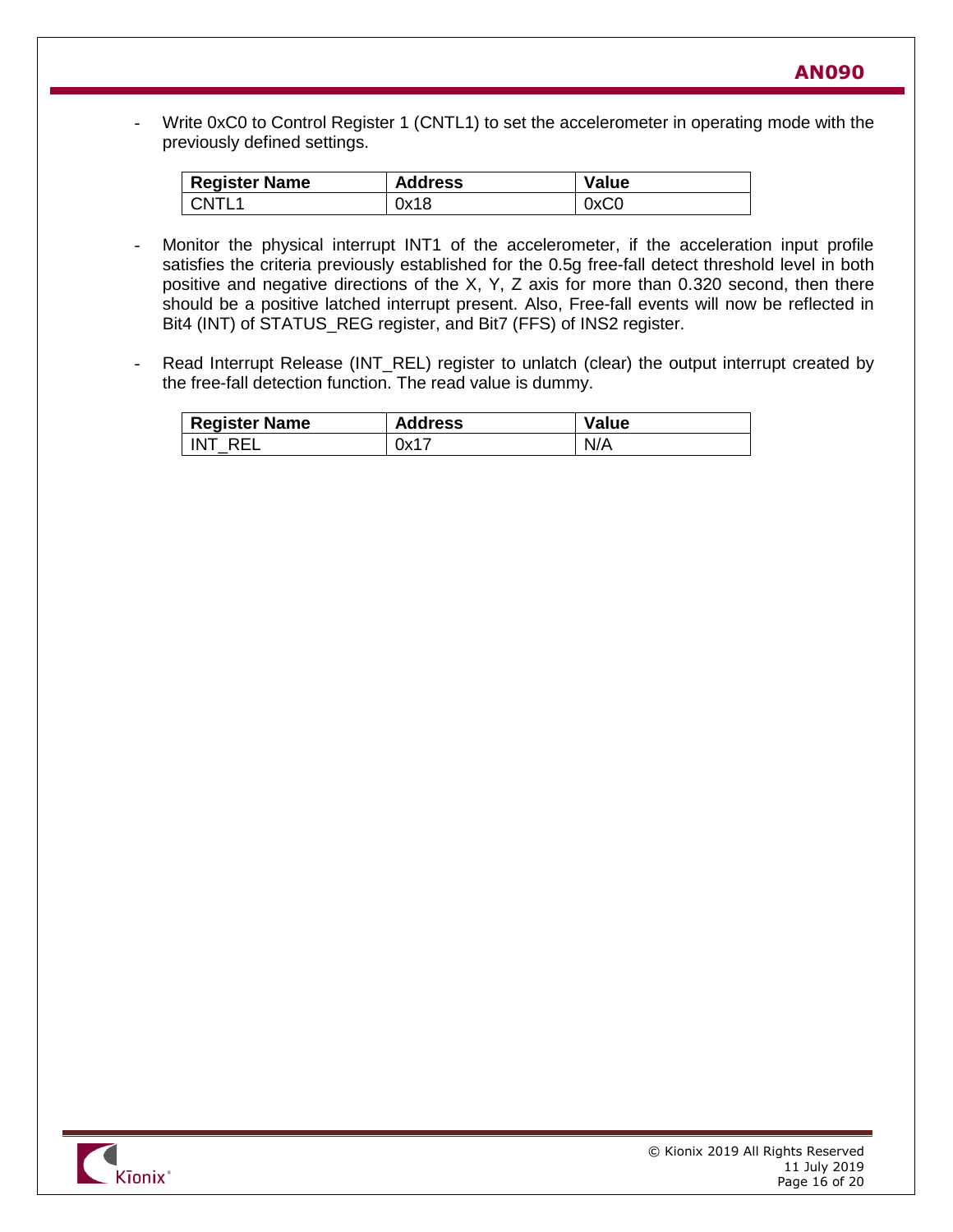## **11. Timing Requirements**

There are several timing requirements that developers should keep in mind when working with the KX222/KX224 accelerometer. Please refer to Technical Note *[TN004 Power On Procedure](http://www.kionix.com/technical-notes)* for more information.

I²C Clock - The I²C Clock can support Fast Mode up to **400 kHz** and High-Speed mode up to **3.4 MHz**.

SPI Clock - The SPI Clock can support up to **10 MHz**.

Enable to Valid Outputs (Start-Up Time) - After the part is enabled (PC1 bit in Control Register 1 is asserted), it takes from **2 ms** to **1300 ms** depending on the ODR and Power Mode setting before the acceleration outputs are valid. (See the relevant Product Specification for details)

Power-Up Time (Time from VDD and IO\_VDD valid to device boot completion) - After a Powerup, the part takes between **20 ms** to **50 ms** before it is ready for communication.

Software Reset Delay - After a Software Reset, the part takes **2 ms** before it is ready for communication.

Standby to Operation Delay - Please allow 2/ODR delay time when transitioning from stand-by  $PC1 = 0$  to operating mode  $PC1 = 1$  to allow new settings to load.

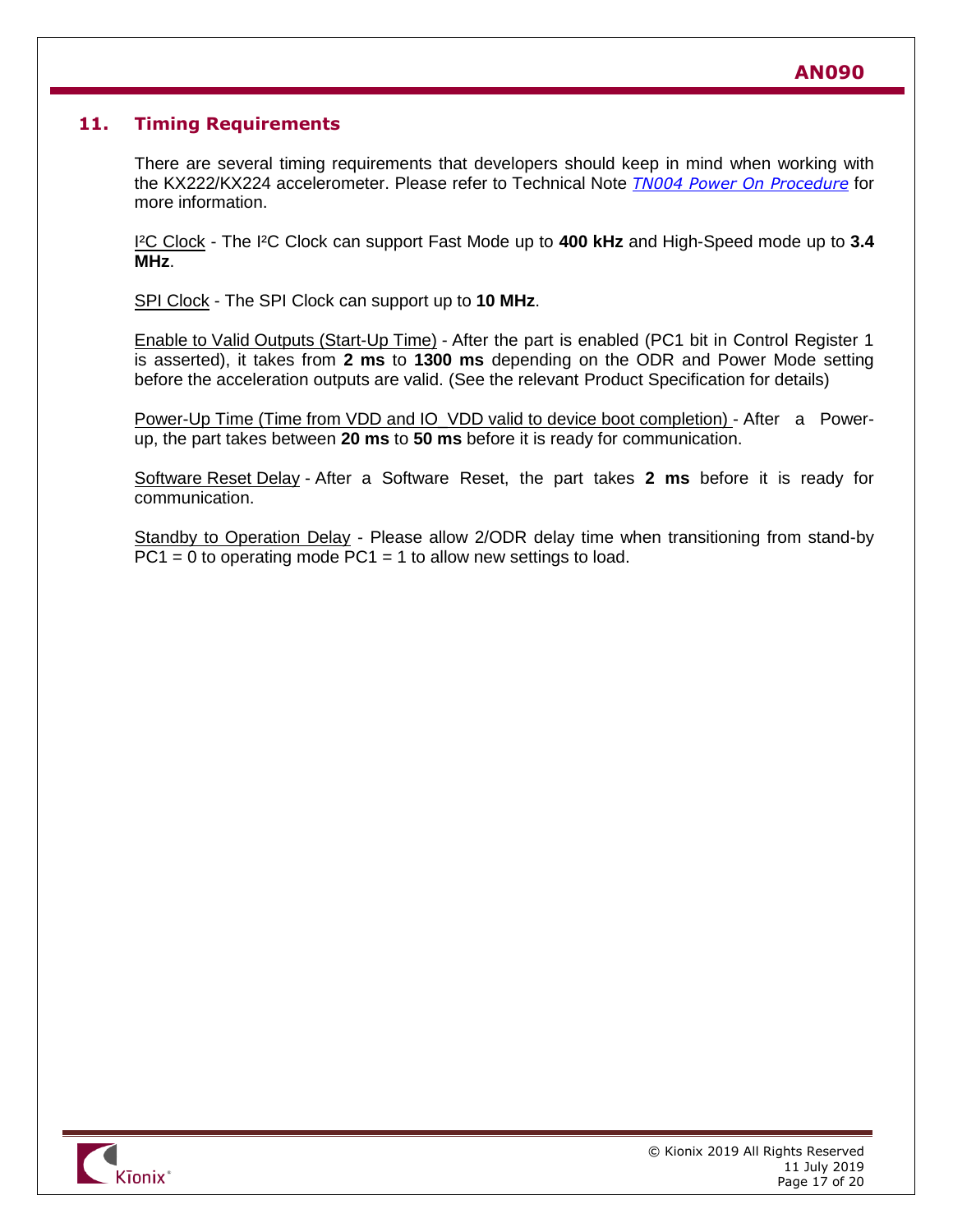## **12. Interrupt Configuration**

The physical interrupt has 6 possible configurations, based on two states for each of the three customizable variables located in Interrupt Control Register 1:

Latched/Pulsed (IEL - bit 3 - 0x08)

- 0 Latched mode When an interrupt is triggered, it will remain active on the pin until cleared.
- 1 Pulse mode When an interrupt is triggered, it will cause a short (~50µs) pulse on the pin and clear itself.

Polarity (IEA – bit  $4 - 0x10$ )

0 – Active Low – The interrupt pin will normally be HIGH, but will transition to LOW when an interrupt is triggered.

1 – Active High – The interrupt pin will normally be LOW, but will transition to HIGH when an interrupt is triggered.

Enable/Disable (IEN – bit 5 – 0x20)

0 – Disabled – Interrupt conditions will not be reflected on the physical interrupt pin.

1 – Enabled – Interrupt conditions will be reflected on the physical interrupt pin.

## **12.1. A Few Interrupt Tips**

Read the Interrupt Release Register to Clear

In latched mode, the INT\_REL register must be read in order to clear the physical interrupt pin. This will also clear the Interrupt Source Registers and the INT bit (0x10) in the Status Register.

Microcontroller/GPIO Interrupt Handling –

GPIO configuration is based solely on the connected hardware. The accelerometers in this family can be configured to issue interrupts depending on how the GPIO is programmed to catch them (if this is not the case, please contact your Kionix Sales Representative). Generally, when an interrupt is triggered, the developer should take the following steps:

1- Disable GPIO interrupt

2- Clear GPIO interrupt and generate desired functionality

3- Enable GPIO interrupt

These steps should be taken without calling any digital communication transactions if done in an interrupt context, because the operating system or kernel will not allow busywaiting on an I/O operation during an interrupt service routine.

Interrupt Polling - If physical interrupts are not used, a polling mechanism can be devised, which checks the INT bit in STATUS\_REG. This mechanism should then look at INT\_SRC\_REG2 to determine which engine caused the interrupt and what steps should be taken before clearing the interrupt source information by reading the INT\_REL register.

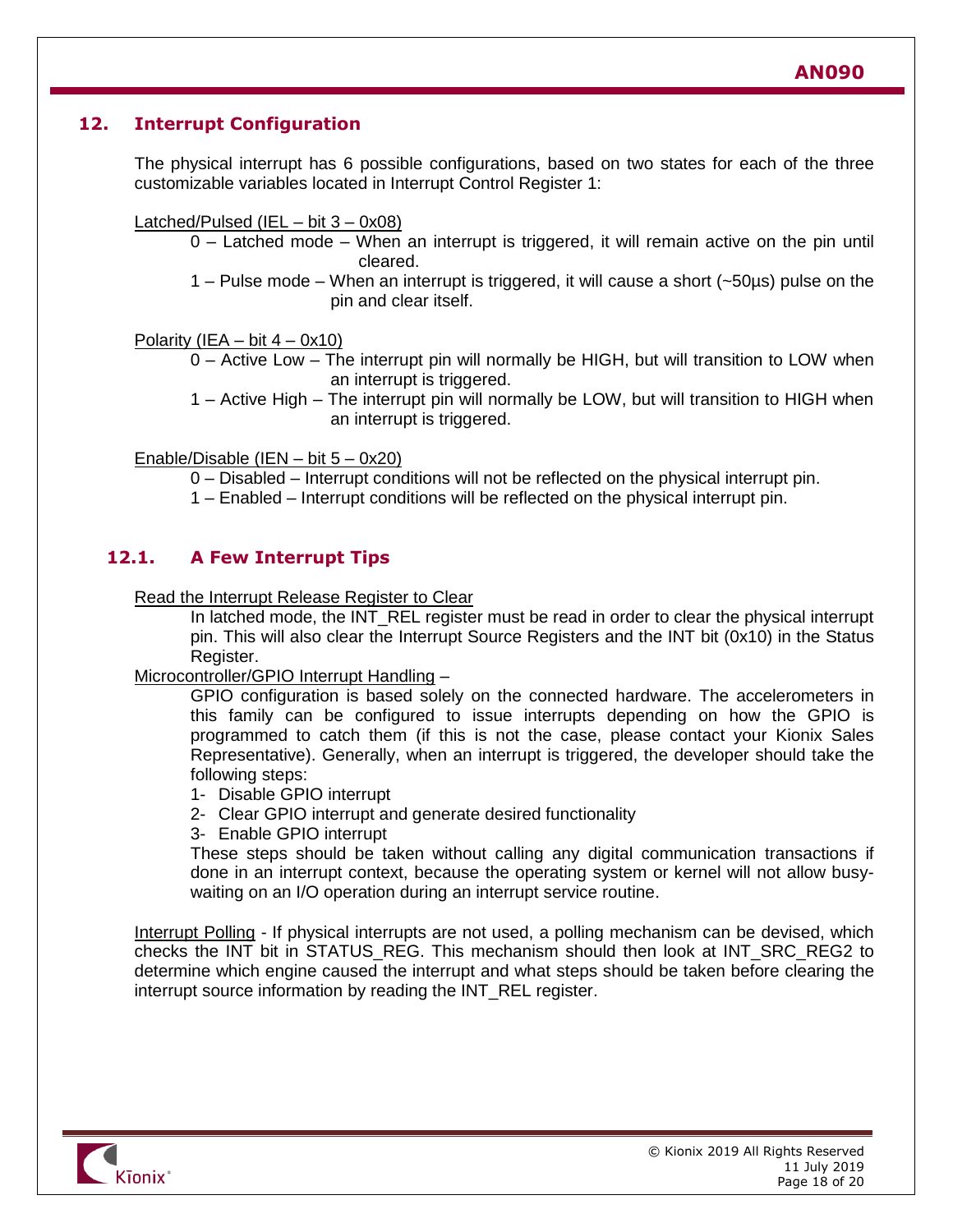## **13. Troubleshooting**

#### All Interrupt Issues

- Make sure the accelerometer is configured to issue interrupt signals in the way that your GPIO is programmed to handle them.
- An oscilloscope on the physical interrupt pin can be a valuable tool to confirm physical interrupt operation.
- Double check the Tilt Position State Mask bits in Control Register 2 (Tilt Position Function), the axis mask bits in Interrupt Control Register 2 (Wake-up Function), and/or the Tap/Double-Tap Mask bits in Interrupt Control Register 3 (Tap/Double-Tap Function), and Free Fall Threshold value in Free Fall Threshold Register (Free Fall Detect Function)
- The Tilt Timer, WUF Timer, and TDT Timer(s) are based on their respective Output Data Rates, so make sure the correct cycle time is used when calculating the expected timer length (please refer to the specific product specification).

#### Tilt Interrupt Not Working

- Make sure that the Tilt Position engine is enabled (TPE bit in Control Register 1).
- Try shortening the timer requirements and make sure the next state transition does not occur until after the expiration of the Tilt Timer.
- Try increasing the Tilt Angle to ensure that the engine can see the transition between the X and Y axes and the Z axis (this should not be necessary if using the default value for Tilt Angle, but it's worth considering if problems continue).

#### WUF (Wake Up Function) Interrupt Not Working

- Make sure that the WUF engine is enabled (WUFE bit in Control Register 1).
- Try altering the threshold requirements to achieve desired operation. If the part is waking up too easily, try increasing the threshold. If the interrupt is not firing at all, the threshold may be set too high.
- Try shortening the timer requirements, and make sure the acceleration on an unmasked axis is above the threshold until the expiration of the WUF Timer.

#### TDT (Tap/Double-Tap) Interrupt Not Working

- Make sure that the TDT engine is enabled (TDTE bit in Control Register 1).
- Try altering the threshold requirements to achieve desired operation. If the part is generating interrupts too often, perhaps due to a large noise floor created by excessive environmental vibrations, try increasing the performance index low threshold (TTL) and/or reducing the performance index high threshold (TTH). If the interrupt is not firing at all, perhaps the low threshold may be set too high, or the high threshold may be set too low.
- There are many timers in this engine which must work together closely, so for standard operation if one timer is changed the other timers may need to be changed proportionally.

#### Free fall Detect Interrupt Not Working

- Make sure the Free fall engine is enabled (FFIE bit in Free Fall Control Register FFCNTL)
- Try adjusting the threshold requirements to achieve desired operation by adjusting the threshold value in the FFTH register. If the part is generating interrupts two often, try increasing the delay/debounce time in the FFC register. If the interrupt is not firing at all, perhaps the threshold is set too high.